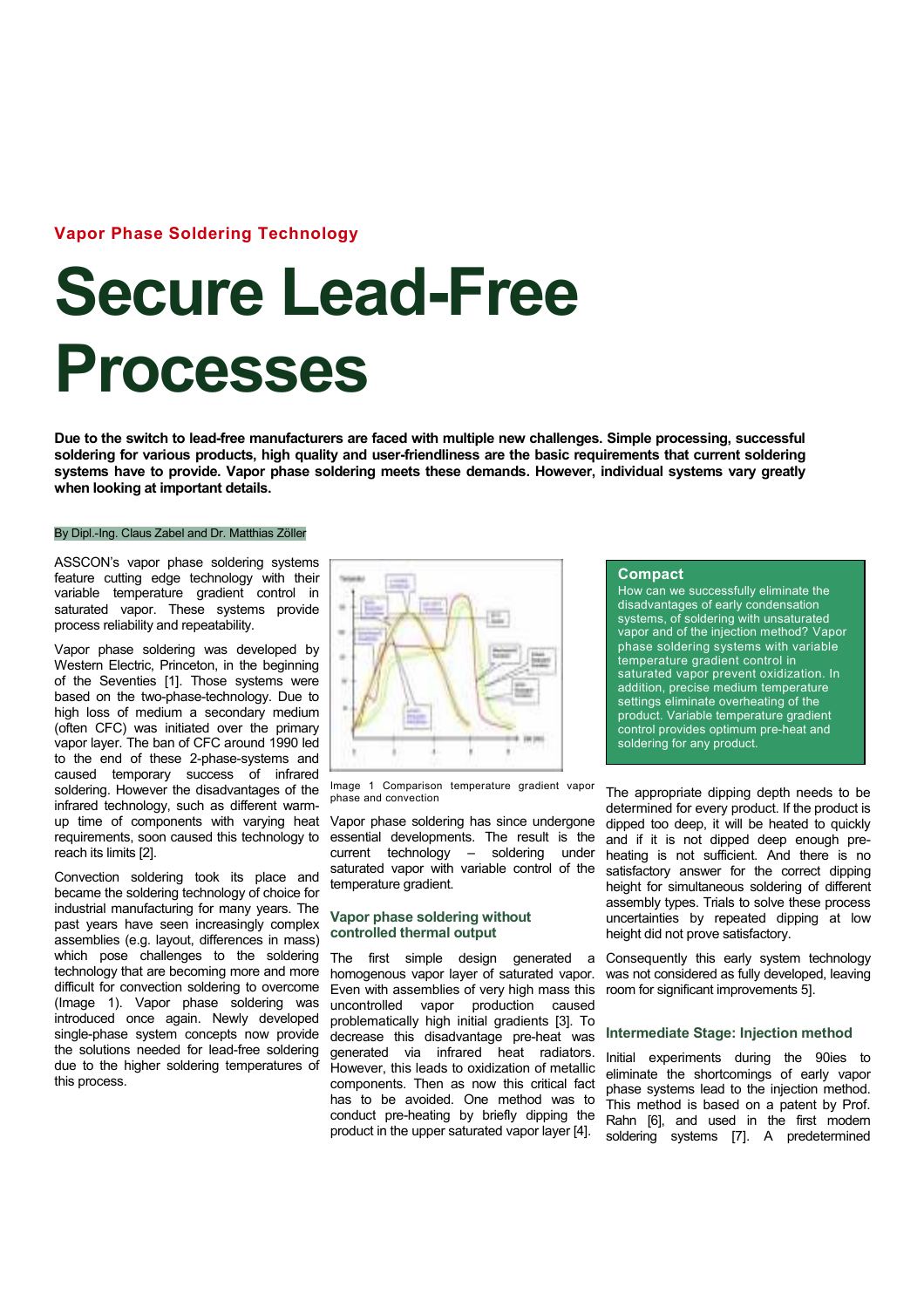heating plate and then abruptly vaporized to pre-heat the product. The peak zone is reached by a subsequent main injection.

Excess medium is exhausted after the soldering process. With this injection method multiple parameters need to be adjusted. such as volume of medium, injection and soldering time, heating plate temperature and medium temperature. In addition the required vapor overheating reintroduces one of the critical disadvantages of convection soldering into the process - oxidization. And besides such process related problems, these systems require significantly higher operation and maintenance cost.

# Controlled Temperature Gradient in Saturated Vapor

In the late Nineties injection soldering was replaced by systems with variable temperature gradient control. Contrary to the injection method this technology employs saturated vapor and combines the important benefits of vapor phase soldering to provide a stable and repeatable soldering process.

This process zone is located directly above the medium container. The medium is heated by heating plates and generates a saturated vapor layer directly above the medium fluid. As the vapor is heavier than air it cannot elude up in the system. When the product enters the vapor zone the saturated vapor layer collapses. The vapor condenses across the entire product surface; immediately forming a closed film of fluid around the product. Contrary to older vapor phase systems the system controls prevent sudden exposure of the product to too much energy. Surface tension of the fluid film and its capillary forces displace any air from the product. A safety layer is formed that ensures completely airfree soldering. After leaving the vapor zone this fluid film evaporates completely, leaving no residues on the product.

The saturated vapor layer lies directly around the fluid film. By introducing an energy amount corresponding to the required temperature gradient via heating elements, an amount of saturated vapor is generated equivalent to this energy. This specified amount of vapor now condenses into the fluid film and emits a precisely defined amount of energy into the fluid film during condensation. Its energy concentration increases accordingly as does the temperature of the product enclosed by the fluid film. Following the laws of physics the energy

amount of medium is dispensed onto a introduced into the fluid film is distributed defined vapor layer, ensuring process stability. evenly across the entire product (Image 2).



Image 2 Energy flow in a vapor phase

This ensures continuous and homogenous heating of the entire product. The process continues until the temperature of the product equals that of the vapor. When the temperature balance is achieved temperature condensation stops automatically.

This concept therefore allows for precise temperature control of the product by accurately controlling the energy supply (Image 3). Unlike the injection method, when soldering in saturated vapor the vapor temperature cannot exceed the temperature of ebullition of the medium. This physically eliminates the possibility of overheating an assembly.



Image 3 Example: Variable temperature gradient

In addition the vertical structure of systems working with saturated vapor allows the operator to identify the end of the soldering process at all times; irrespectively of the specific product. The soldering process can be finished as early as possible. Therefore an assembly can never remain above liquidus too long. Contrary to horizontal systems those designed vertically eliminate the need for elaborate pumping actions and mechanical methods for vapor-tight closing and opening of the process chambers, and therefore do not cause a noteworthy increase in cycle time.

As the vapor layer is heavier than air, a <sub>Image 4</sub> ASSCON VP 2000 inline vertical construction also provides for a well-

In order to avoid turbulences when dipping the product into the vapor layer, special care was taken when designing the control system. The possibility of choosing any userdefined temperature gradient setting provides optimum pre-heating of the product.

### Heat transfer fluid Galden®

ASSCON recommends for all its vapour phase soldering systems the Galden fluids. These fluids are the ideal medium for the vapor phase soldering process.

The vapor density of Galden fluids is much higher than that of air and therefore these fluids guarantee that the complete preheating and soldering process takes place in an inert atmosphere. Galden fluids evaporate quickly from the hot surface resulting in rapid, residue free drying of the parts. Galden fluids exhibit high chemical and thermal stability.

With the increasing use of vapor phase soldering in production environments. greater emphasis is being placed on the nature of the primary fluid selected with respect to safety, consumption, cost– effectiveness, temperature selection and stability, and system compatibility. These parameters are to some extent linked to the type and choice of vapor phase machine but are also governed by the physical properties of the selected fluids. The specific properties of Galden fluids make them particularly suitable for use in vapor phase heating applications.

### Conclusion

ASSCON's vapor phase soldering systems based on newest technologies (Image 4) have eliminated the disadvantages inherent to early condensation systems, soldering with unsaturated vapor and injection systems.